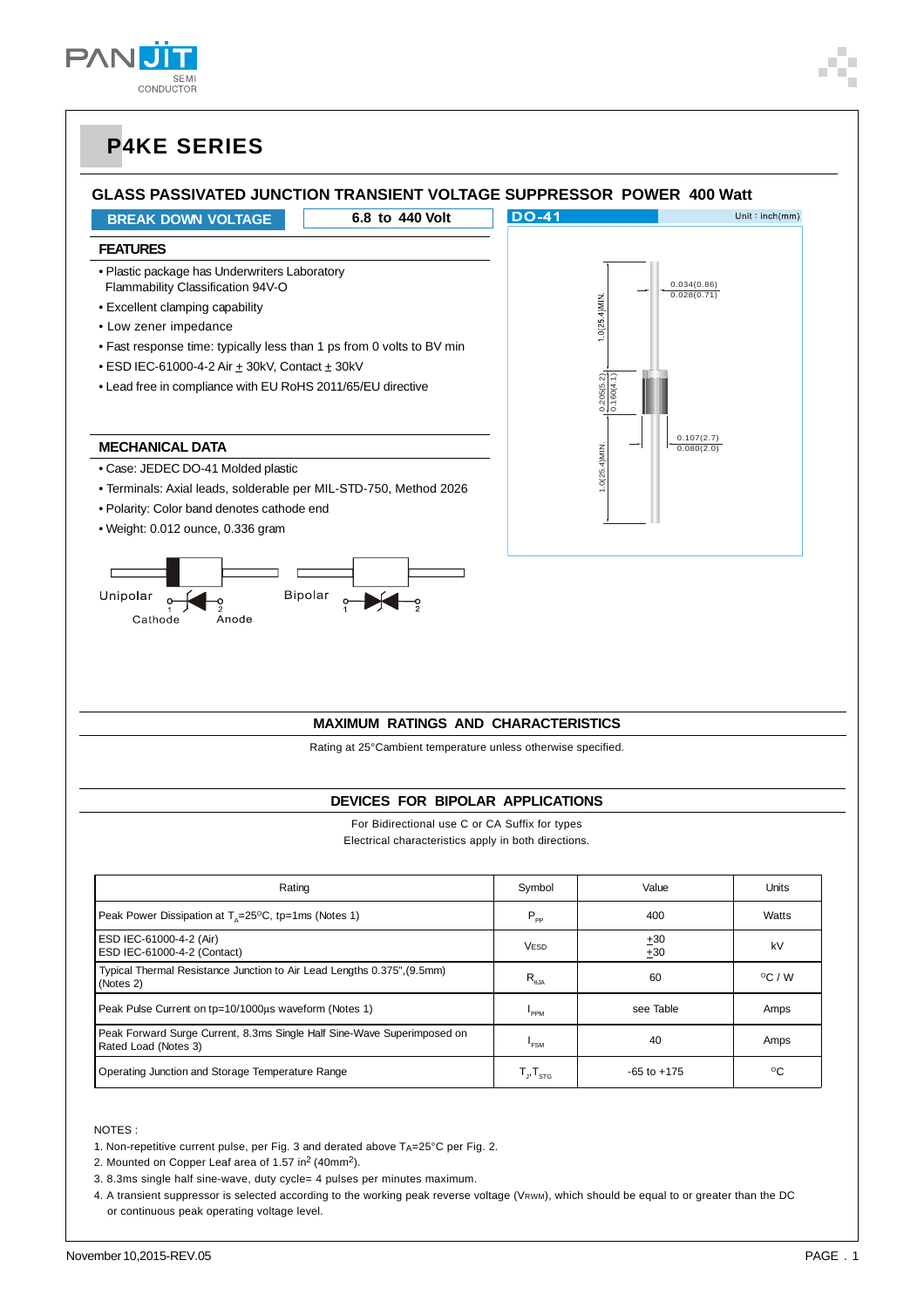

| Peak<br>Max.                      |                 |                      |                   |      |                 |                 |              |                  |                  |                 |                     |
|-----------------------------------|-----------------|----------------------|-------------------|------|-----------------|-----------------|--------------|------------------|------------------|-----------------|---------------------|
| Part Number                       |                 | Reverse<br>Stand-off | Breakdown Voltage |      | Test<br>Current | Reverse Leakage |              | Clamp<br>Voltage | Pulse<br>Current |                 |                     |
|                                   |                 | Voltage              |                   |      |                 |                 |              | 10/1000µs        | 10/1000µs        |                 | <b>Marking Code</b> |
|                                   |                 | VRWM<br>(Notes 4)    | VBR @ IT          |      |                 | IR @ VRWM       |              |                  |                  |                 |                     |
|                                   |                 |                      | Min.              | Max. | Iт              | UNI             | BI           | $V_C @$ $ PP$    | I PP             |                 |                     |
| <b>UNI</b>                        | BI              | $\vee$               | V                 | V    | mA              | μA              | μA           | V                | Α                | UNI             | BI                  |
| 400W Transient Voltage Suppressor |                 |                      |                   |      |                 |                 |              |                  |                  |                 |                     |
|                                   |                 |                      |                   |      |                 |                 |              |                  |                  |                 |                     |
| P4KE6.8                           | <b>P4KE6.8C</b> | 5.5                  | 6.12              | 7.48 | 10              | 1000            | 2000         | 10.8             | 38               | P4KE6.8         | <b>P4KE6.8C</b>     |
| <b>P4KE6.8A</b>                   | P4KE6.8CA       | 5.8                  | 6.45              | 7.14 | 10              | 1000            | 2000         | 10.5             | 40               | <b>P4KE6.8A</b> | P4KE6.8CA           |
| P4KE7.5                           | <b>P4KE7.5C</b> | 6.05                 | 6.75              | 8.25 | 10              | 500             | 1000         | 11.7             | 36               | P4KE7.5         | <b>P4KE7.5C</b>     |
| <b>P4KE7.5A</b>                   | P4KE7.5CA       | 6.4                  | 7.13              | 7.88 | 10              | 500             | 1000         | 11.3             | 37               | <b>P4KE7.5A</b> | P4KE7.5CA           |
| P4KE8.2                           | <b>P4KE8.2C</b> | 6.63                 | 7.38              | 9.02 | 10              | 200             | 400          | 12.5             | 33               | P4KE8.2         | <b>P4KE8.2C</b>     |
| <b>P4KE8.2A</b>                   | P4KE8.2CA       | 7.02                 | 7.79              | 8.61 | 10              | 200             | 400          | 12.1             | 35               | <b>P4KE8.2A</b> | P4KE8.2CA           |
| P4KE9.1                           | P4KE9.1C        | 7.37                 | 8.19              | 10   | 1               | 50              | 100          | 13.8             | 30               | P4KE9.1         | P4KE9.1C            |
| P4KE9.1A                          | P4KE9.1CA       | 7.78                 | 8.65              | 9.5  | $\mathbf{1}$    | 50              | 100          | 13.4             | 31               | <b>P4KE9.1A</b> | P4KE9.1CA           |
| <b>P4KE10</b>                     | <b>P4KE10C</b>  | 8.1                  | 9                 | 11   | $\mathbf{1}$    | 10              | 20           | 15               | 28               | <b>P4KE10</b>   | P4KE10C             |
| P4KE10A                           | P4KE10CA        | 8.55                 | 9.5               | 10.5 | $\mathbf{1}$    | 10              | 20           | 14.5             | 29               | <b>P4KE10A</b>  | P4KE10CA            |
| <b>P4KE11</b>                     | <b>P4KE11C</b>  | 8.9                  | 9.9               | 12.1 | $\mathbf{1}$    | 5               | 10           | 16.2             | 26               | <b>P4KE11</b>   | <b>P4KE11C</b>      |
| P4KE11A                           | P4KE11CA        | 9.4                  | 10.5              | 11.6 | 1               | 5               | 10           | 15.6             | 27               | P4KE11A         | P4KE11CA            |
| <b>P4KE12</b>                     | <b>P4KE12C</b>  | 9.72                 | 10.8              | 13.2 | $\mathbf{1}$    | $\mathbf{1}$    | $\mathbf{1}$ | 17.3             | 24               | <b>P4KE12</b>   | P4KE12C             |
| P4KE12A                           | P4KE12CA        | 10.2                 | 11.4              | 12.6 | $\mathbf{1}$    | $\mathbf{1}$    | $\mathbf{1}$ | 16.7             | 25               | P4KE12A         | P4KE12CA            |
| <b>P4KE13</b>                     | <b>P4KE13C</b>  | 10.5                 | 11.7              | 14.3 | $\mathbf{1}$    | $\mathbf{1}$    | $\mathbf{1}$ | 19               | 22               | <b>P4KE13</b>   | <b>P4KE13C</b>      |
| P4KE13A                           | P4KE13CA        | 11.1                 | 12.4              | 13.7 | $\mathbf{1}$    | $\mathbf{1}$    | $\mathbf{1}$ | 18.2             | 23               | P4KE13A         | P4KE13CA            |
| <b>P4KE15</b>                     | <b>P4KE15C</b>  | 12.1                 | 13.5              | 16.5 | 1               | $\mathbf{1}$    | 1            | 22               | 19               | <b>P4KE15</b>   | P4KE15C             |
| P4KE15A                           | P4KE15CA        | 12.8                 | 14.3              | 15.8 | $\mathbf{1}$    | $\mathbf{1}$    | $\mathbf{1}$ | 21.2             | 20               | <b>P4KE15A</b>  | P4KE15CA            |
| <b>P4KE16</b>                     | <b>P4KE16C</b>  | 12.9                 | 14.4              | 17.6 | $\mathbf{1}$    | $\mathbf{1}$    | $\mathbf{1}$ | 23.5             | 18               | <b>P4KE16</b>   | P4KE16C             |
| P4KE16A                           | P4KE16CA        | 13.6                 | 15.2              | 16.8 | $\mathbf{1}$    | $\mathbf{1}$    | $\mathbf{1}$ | 22.5             | 19               | P4KE16A         | P4KE16CA            |
| <b>P4KE18</b>                     | <b>P4KE18C</b>  | 14.5                 | 16.2              | 19.8 | $\mathbf{1}$    | $\mathbf{1}$    | 1            | 26.5             | 16               | <b>P4KE18</b>   | P4KE18C             |
| P4KE18A                           | P4KE18CA        | 15.3                 | 17.1              | 18.9 | $\mathbf{1}$    | $\mathbf{1}$    | 1            | 25.2             | 17               | P4KE18A         | P4KE18CA            |
| <b>P4KE20</b>                     | P4KE20C         | 16.2                 | 18                | 22   | $\mathbf{1}$    | $\mathbf{1}$    | 1            | 29.1             | 14               | <b>P4KE20</b>   | P4KE20C             |
| P4KE20A                           | P4KE20CA        | 17.1                 | 19                | 21   | 1               | $\mathbf{1}$    | 1            | 27.7             | 15               | P4KE20A         | P4KE20CA            |
| <b>P4KE22</b>                     | P4KE22C         | 17.8                 | 19.8              | 24.2 | $\mathbf{1}$    | $\mathbf{1}$    | $\mathbf{1}$ | 31.9             | 13               | <b>P4KE22</b>   | P4KE22C             |
| P4KE22A                           | P4KE22CA        | 18.8                 | 20.9              | 23.1 | $\mathbf{1}$    | $\mathbf{1}$    | 1            | $30.6\,$         | 14               | P4KE22A         | P4KE22CA            |
| P4KE24                            | P4KE24C         | 19.4                 | 21.6              | 26.4 | $\mathbf{1}$    | $\mathbf{1}$    | $\mathbf{1}$ | 34.7             | 12               | P4KE24          | P4KE24C             |
| P4KE24A                           | P4KE24CA        | 20.5                 | 22.8              | 25.2 | $\mathbf{1}$    | $\mathbf{1}$    | $\mathbf{1}$ | 33.2             | 13               | P4KE24A         | P4KE24CA            |
| P4KE27                            | P4KE27C         | 21.8                 | 24.3              | 29.7 | $\mathbf{1}$    | $\mathbf{1}$    | 1            | 39.1             | 11               | <b>P4KE27</b>   | <b>P4KE27</b>       |
| P4KE27A                           | P4KE27CA        | 23.1                 | 25.7              | 28.4 | $\mathbf{1}$    | $\mathbf{1}$    | 1            | 37.5             | 11.2             | P4KE27A         | P4KE27CA            |
| <b>P4KE30</b>                     | P4KE30C         | 24.3                 | 27                | 33   | $\mathbf{1}$    | $\mathbf{1}$    | $\mathbf{1}$ | 43.5             | 10               | P4KE30          | P4KE30C             |
| P4KE30A                           | P4KE30CA        | 25.6                 | 28.5              | 31.5 | $\mathbf{1}$    | $\mathbf{1}$    | 1            | 41.4             | 10               | P4KE30A         | P4KE30CA            |
| P4KE33                            | P4KE33C         | 26.8                 | 29.7              | 36.3 | $\mathbf{1}$    | $\mathbf{1}$    | $\mathbf{1}$ | 47.7             | 9                | <b>P4KE33</b>   | P4KE33C             |
| P4KE33A                           | P4KE33CA        | 28.2                 | 31.4              | 34.7 | $\mathbf{1}$    | $\mathbf{1}$    | $\mathbf{1}$ | 45.7             | 9                | P4KE33A         | P4KE33CA            |
| P4KE36                            | P4KE36C         | 29.1                 | 32.4              | 39.6 | $\mathbf{1}$    | $\mathbf{1}$    | 1            | 52               | 8                | P4KE36          | P4KE36C             |
| P4KE36A                           | P4KE36CA        | 30.8                 | 34.2              | 37.8 | $\mathbf{1}$    | $\mathbf{1}$    | $\mathbf{1}$ | 49.9             | 8.4              | P4KE36A         | P4KE36CA            |
| P4KE39                            | P4KE39C         | 31.6                 | 35.1              | 42.9 | $\mathbf{1}$    | $\mathbf{1}$    | 1            | 56.4             | 7.4              | P4KE39          | P4KE39C             |
| P4KE39A                           | P4KE39CA        | 33.3                 | 37.1              | 41   | $\mathbf{1}$    | $\mathbf{1}$    | 1            | 53.9             | 7.8              | P4KE39A         | P4KE39CA            |
| P4KE43                            | P4KE43C         | 34.8                 | 38.7              | 47.3 | $\mathbf{1}$    | $\mathbf{1}$    | 1            | 61.9             | 6.8              | P4KE43          | P4KE43C             |
| P4KE43A                           | P4KE43CA        | 36.8                 | 40.9              | 45.2 | $\mathbf{1}$    | $\mathbf{1}$    | 1            | 59.3             | 7.1              | P4KE43A         | P4KE43CA            |
| P4KE47                            | P4KE47C         | 38.1                 | 42.3              | 51.7 | $\mathbf{1}$    | $\mathbf{1}$    | $\mathbf{1}$ | 67.8             | 6.2              | P4KE47          | P4KE47C             |
| P4KE47A                           | P4KE47CA        | 40.2                 | 44.7              | 49.4 | $\mathbf{1}$    | $\mathbf{1}$    | $\mathbf{1}$ | 64.8             | 5                | P4KE47A         | P4KE47CA            |
| <b>P4KE51</b>                     | P4KE51C         | 41.3                 | 45.9              | 56.1 | $\mathbf{1}$    | $\mathbf{1}$    | $\mathbf{1}$ | 73.5             | 5.7              | P4KE51          | P4KE51C             |

54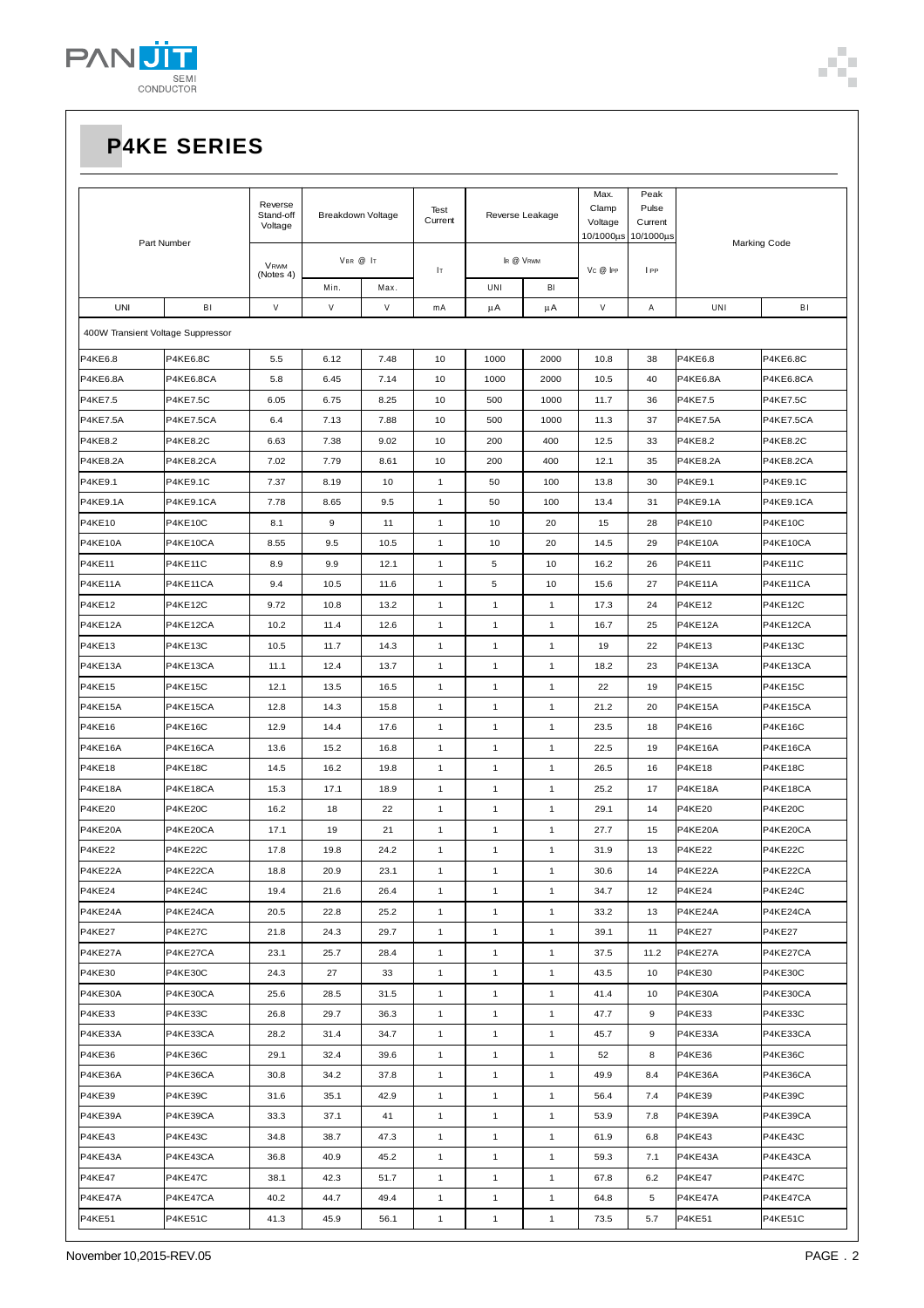

| Part Number                       |                  | Reverse<br>Stand-off<br>Voltage | Breakdown Voltage |      | Test<br>Current | Reverse Leakage |              | Max.<br>Clamp<br>Voltage   | Peak<br>Pulse<br>Current |                 |                  |
|-----------------------------------|------------------|---------------------------------|-------------------|------|-----------------|-----------------|--------------|----------------------------|--------------------------|-----------------|------------------|
|                                   |                  | VRWM<br>(Notes 4)               | VBR @ IT          |      | łт              | IR @ VRWM       |              | 10/1000µs<br>$V_C @$ $ PP$ | 10/1000µs<br>IPP         | Marking code    |                  |
|                                   |                  |                                 | Min.              | Max. |                 | UNI             | BI           |                            |                          |                 |                  |
| <b>UNI</b>                        | BI               | V                               | $\vee$            | V    | mA              | μA              | μA           | $\mathsf{V}$               | Α                        | UNI             | BI               |
| 400W Transient Voltage Suppressor |                  |                                 |                   |      |                 |                 |              |                            |                          |                 |                  |
| P4KE51A                           | P4KE51CA         | 43.6                            | 48.5              | 53.6 | $\mathbf{1}$    | 1               | $\mathbf{1}$ | 70.1                       | 6                        | P4KE51A         | P4KE51CA         |
| <b>P4KE56</b>                     | <b>P4KE56C</b>   | 45.6                            | 50.4              | 61.6 | 1               | $\mathbf{1}$    | $\mathbf{1}$ | 80.5                       | 5.2                      | <b>P4KE56</b>   | P4KE56C          |
| P4KE56A                           | P4KE56CA         | 47.8                            | 53.2              | 58.8 | 1               | 1               | $\mathbf{1}$ | 77                         | 5.5                      | P4KE56A         | P4KE56CA         |
| <b>P4KE62</b>                     | P4KE62C          | 50.2                            | 55.8              | 68.2 | $\mathbf{1}$    | $\mathbf{1}$    | $\mathbf{1}$ | 89                         | 4.7                      | <b>P4KE62</b>   | P4KE62C          |
| P4KE62A                           | P4KE62CA         | 53                              | 58.9              | 65.1 | $\mathbf{1}$    | $\mathbf{1}$    | $\mathbf{1}$ | 85                         | 5                        | P4KE62A         | P4KE62CA         |
| <b>P4KE68</b>                     | P4KE68C          | 55.1                            | 61.2              | 74.8 | $\mathbf{1}$    | $\mathbf{1}$    | $\mathbf{1}$ | 98                         | 4.3                      | P4KE68          | P4KE68C          |
| P4KE68A                           | P4KE68CA         | 58.1                            | 64.6              | 71.4 | $\mathbf{1}$    | $\mathbf{1}$    | $\mathbf{1}$ | 92                         | 4.6                      | P4KE68A         | P4KE68CA         |
| <b>P4KE75</b>                     | P4KE75C          | 60.7                            | 67.5              | 82.5 | $\mathbf{1}$    | 1               | $\mathbf{1}$ | 108                        | 3.9                      | <b>P4KE75</b>   | P4KE75C          |
| P4KE75A                           | P4KE75CA         | 64.1                            | 71.3              | 78.8 | $\mathbf{1}$    | 1               | $\mathbf{1}$ | 103                        | 4.1                      | P4KE75A         | P4KE75CA         |
| <b>P4KE82</b>                     | P4KE82C          | 66.4                            | 73.8              | 90.2 | $\mathbf{1}$    | 1               | $\mathbf{1}$ | 118                        | 3.6                      | <b>P4KE82</b>   | P4KE82C          |
| P4KE82A                           | P4KE82CA         | 70.1                            | 77.9              | 86.1 | $\mathbf{1}$    | 1               | $\mathbf{1}$ | 113                        | 3.7                      | P4KE82A         | P4KE82CA         |
| <b>P4KE91</b>                     | P4KE91C          | 73.7                            | 81.9              | 100  | $\mathbf{1}$    | $\mathbf{1}$    | $\mathbf{1}$ | 131                        | 3.2                      | P4KE91          | P4KE91C          |
| P4KE91A                           | P4KE91CA         | 77.8                            | 86.5              | 95.5 | $\mathbf{1}$    | $\mathbf{1}$    | $\mathbf{1}$ | 125                        | 3.4                      | P4KE91A         | P4KE91CA         |
| P4KE100                           | <b>P4KE100C</b>  | 81                              | 90                | 110  | $\mathbf{1}$    | 1               | $\mathbf{1}$ | 144                        | 2.9                      | P4KE100         | <b>P4KE100C</b>  |
| <b>P4KE100A</b>                   | <b>P4KE100CA</b> | 85.5                            | 95                | 105  | 1               | $\mathbf{1}$    | $\mathbf{1}$ | 137                        | 3.1                      | <b>P4KE100A</b> | <b>P4KE100CA</b> |
| P4KE110                           | <b>P4KE110C</b>  | 89.2                            | 99                | 121  | $\mathbf{1}$    | $\mathbf{1}$    | $\mathbf{1}$ | 158                        | 2.7                      | P4KE110         | P4KE110C         |
| <b>P4KE110A</b>                   | P4KE110CA        | 94                              | 105               | 116  | $\mathbf{1}$    | $\mathbf{1}$    | $\mathbf{1}$ | 152                        | 2.8                      | P4KE110A        | <b>P4KE110CA</b> |
| P4KE120                           | <b>P4KE120C</b>  | 97.2                            | 108               | 132  | $\mathbf{1}$    | 1               | $\mathbf{1}$ | 173                        | 2.4                      | P4KE120         | <b>P4KE120C</b>  |
| <b>P4KE120A</b>                   | P4KE120CA        | 102                             | 114               | 126  | $\mathbf{1}$    | 1               | $\mathbf{1}$ | 165                        | 2.5                      | <b>P4KE120A</b> | <b>P4KE120CA</b> |
| P4KE130                           | <b>P4KE130C</b>  | 105                             | 117               | 143  | 1               | 1               | 1            | 187                        | 2.2                      | P4KE130         | <b>P4KE130C</b>  |
| P4KE130A                          | <b>P4KE130CA</b> | 111                             | 124               | 137  | $\mathbf{1}$    | $\mathbf{1}$    | $\mathbf{1}$ | 179                        | 2.3                      | P4KE130A        | P4KE130CA        |
| P4KE150                           | <b>P4KE150C</b>  | 121                             | 135               | 165  | $\mathbf{1}$    | $\mathbf{1}$    | $\mathbf{1}$ | 215                        | $\overline{2}$           | P4KE150         | <b>P4KE150C</b>  |
| <b>P4KE150A</b>                   | <b>P4KE150CA</b> | 128                             | 143               | 158  | $\mathbf{1}$    | $\mathbf{1}$    | $\mathbf{1}$ | 207                        | $\overline{2}$           | P4KE150A        | <b>P4KE150CA</b> |
| P4KE160                           | <b>P4KE160C</b>  | 130                             | 144               | 176  | $\mathbf{1}$    | $\mathbf{1}$    | $\mathbf{1}$ | 230                        | $1.8$                    | P4KE160         | <b>P4KE160C</b>  |
| <b>P4KE160A</b>                   | <b>P4KE160CA</b> | 136                             | 152               | 168  | 1               | 1               | $\mathbf{1}$ | 219                        | 1.9                      | <b>P4KE160A</b> | <b>P4KE160CA</b> |
| P4KE170                           | P4KE170C         | 138                             | 153               | 187  | 1               | 1               | $\mathbf{1}$ | 244                        | 1.7                      | P4KE170         | P4KE170C         |
| <b>P4KE170A</b>                   | P4KE170CA        | 145                             | 162               | 179  | $\mathbf{1}$    | $\mathbf{1}$    | $\mathbf{1}$ | 234                        | 1.8                      | <b>P4KE170A</b> | <b>P4KE170CA</b> |
| P4KE180                           | <b>P4KE180C</b>  | 146                             | 162               | 198  | $\mathbf{1}$    | $\mathbf{1}$    | $\mathbf{1}$ | 258                        | 1.6                      | P4KE180         | <b>P4KE180C</b>  |
| <b>P4KE180A</b>                   | <b>P4KE180CA</b> | 154                             | 171               | 189  | $\mathbf{1}$    | $\mathbf{1}$    | $\mathbf{1}$ | 246                        | 1.7                      | <b>P4KE180A</b> | <b>P4KE180CA</b> |
| P4KE200                           | <b>P4KE200C</b>  | 162                             | 180               | 220  | $\mathbf{1}$    | $\mathbf{1}$    | $\mathbf{1}$ | 287                        | 1.5                      | P4KE200         | <b>P4KE200C</b>  |
| <b>P4KE200A</b>                   | P4KE200CA        | 171                             | 190               | 210  | $\mathbf{1}$    | $\mathbf{1}$    | $\mathbf{1}$ | 274                        | 1.5                      | <b>P4KE200A</b> | <b>P4KE200CA</b> |
| <b>P4KE220</b>                    | <b>P4KE220C</b>  | 175                             | 198               | 242  | $\mathbf{1}$    | $\mathbf{1}$    | $\mathbf{1}$ | 344                        | $1.2$                    | P4KE220         | <b>P4KE220C</b>  |
| <b>P4KE220A</b>                   | P4KE220CA        | 185                             | 209               | 231  | $\mathbf{1}$    | $\mathbf{1}$    | $\mathbf{1}$ | 328                        | 1.2                      | <b>P4KE220A</b> | P4KE220CA        |
| <b>P4KE250</b>                    | <b>P4KE250C</b>  | 202                             | 225               | 275  | $\mathbf{1}$    | $\mathbf{1}$    | $\mathbf{1}$ | 360                        | 1.1                      | P4KE250         | <b>P4KE250C</b>  |
| <b>P4KE250A</b>                   | P4KE250CA        | 214                             | 237               | 263  | $\mathbf{1}$    | 1               | $\mathbf{1}$ | 344                        | $1.2$                    | <b>P4KE250A</b> | <b>P4KE250CA</b> |
| P4KE300                           | P4KE300C         | 243                             | 270               | 330  | $\mathbf{1}$    | $\mathbf{1}$    | $\mathbf{1}$ | 430                        | 0.9                      | P4KE300         | <b>P4KE300C</b>  |
| P4KE300A                          | <b>P4KE300CA</b> | 256                             | 285               | 315  | $\mathbf{1}$    | $\mathbf{1}$    | $\mathbf{1}$ | 414                        | $\mathbf{1}$             | <b>P4KE300A</b> | <b>P4KE300CA</b> |
| P4KE350                           | P4KE350C         | 284                             | 315               | 385  | $\mathbf{1}$    | $\mathbf{1}$    | $\mathbf{1}$ | 504                        | 0.8                      | P4KE350         | <b>P4KE350C</b>  |
| <b>P4KE350A</b>                   | <b>P4KE350CA</b> | 300                             | 332               | 368  | $\mathbf{1}$    | $\mathbf{1}$    | $\mathbf{1}$ | 482                        | 0.8                      | <b>P4KE350A</b> | <b>P4KE350CA</b> |
| <b>P4KE400</b>                    | <b>P4KE400C</b>  | 324                             | 360               | 440  | $\mathbf{1}$    | $\mathbf{1}$    | $\mathbf{1}$ | 574                        | 0.7                      | P4KE400         | <b>P4KE400C</b>  |
| <b>P4KE400A</b>                   | P4KE400CA        | 342                             | 380               | 420  | $\mathbf{1}$    | $\mathbf{1}$    | $\mathbf{1}$ | 548                        | 0.7                      | <b>P4KE400A</b> | P4KE400CA        |
| <b>P4KE440</b>                    | <b>P4KE440C</b>  | 356                             | 396               | 484  | $\mathbf{1}$    | $\mathbf{1}$    | $\mathbf{1}$ | 631                        | 0.7                      | P4KE440         | <b>P4KE440C</b>  |
| <b>P4KE440A</b>                   | P4KE440CA        | 376                             | 418               | 462  | $\mathbf{1}$    | $\mathbf{1}$    | $\mathbf{1}$ | 600                        | 0.7                      | <b>P4KE440A</b> | P4KE440CA        |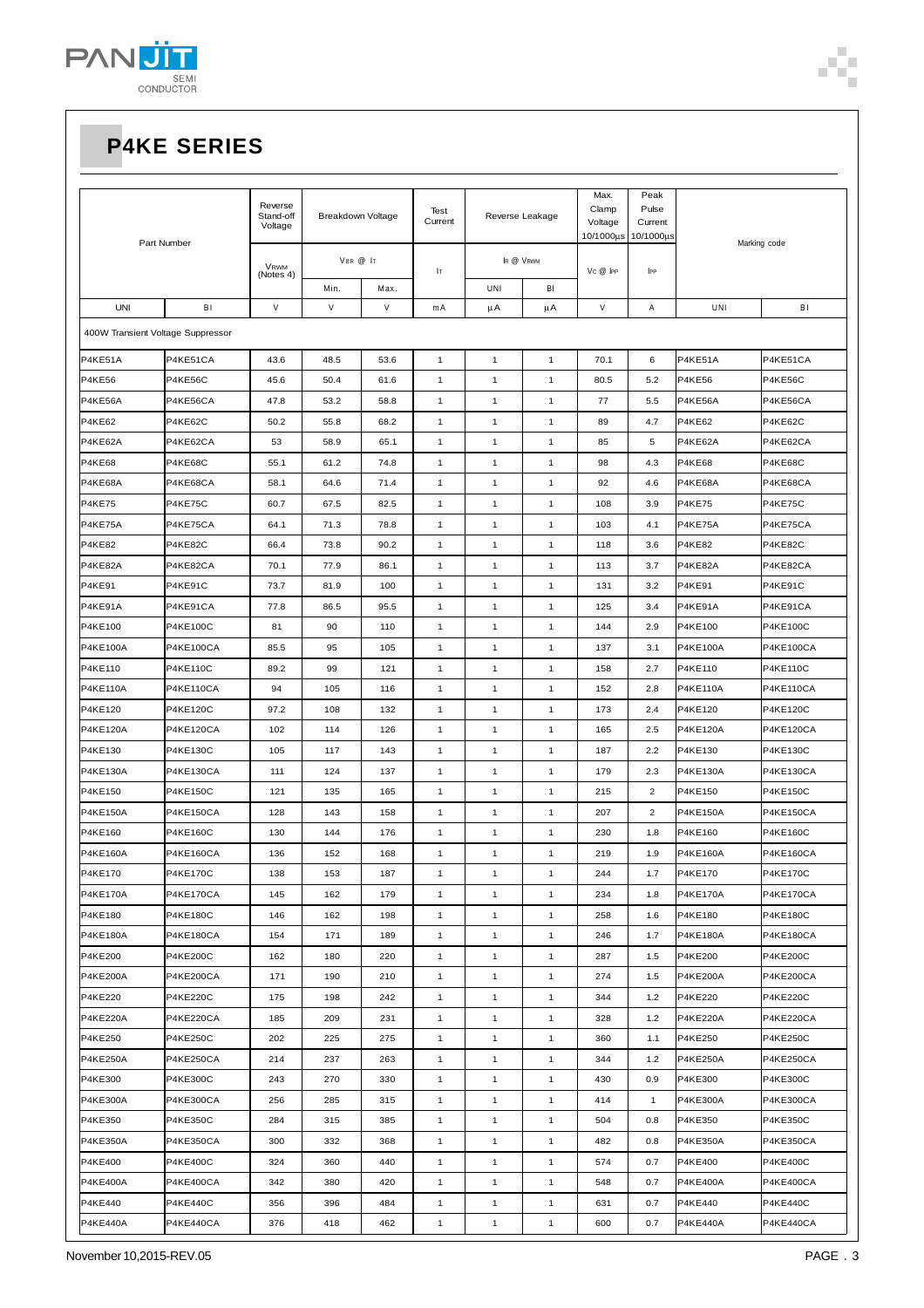$0\frac{1}{1}$ 

 $\overline{2}$ 

 $\overline{4}$ 

6 8 1 0

Fig.5 MAXIMUM NON-REPETITIVE PEAK **FORWARD SURGE CURRENT** 

NUMBER OF CYCLES AT 60Hz

20

40 60 80 100







 $\frac{1}{100}$ 

 $\frac{1}{125}$ 

 $\frac{1}{150}$  $175$ 

 $\mathbb{H} \mathbb{H}$ 

 $Tj = 25 C$ <br>f= 1.0MHZ<br>Vsig = 50mVp-p

 $\begin{array}{c}\n\text{Vsig} = 50 \text{mVp} \\
\hline\n\end{array}$ 

 $20$ 

 $10$ 

Measured at<br>Zero Bias

 $200$ 

100

 $\overline{200}$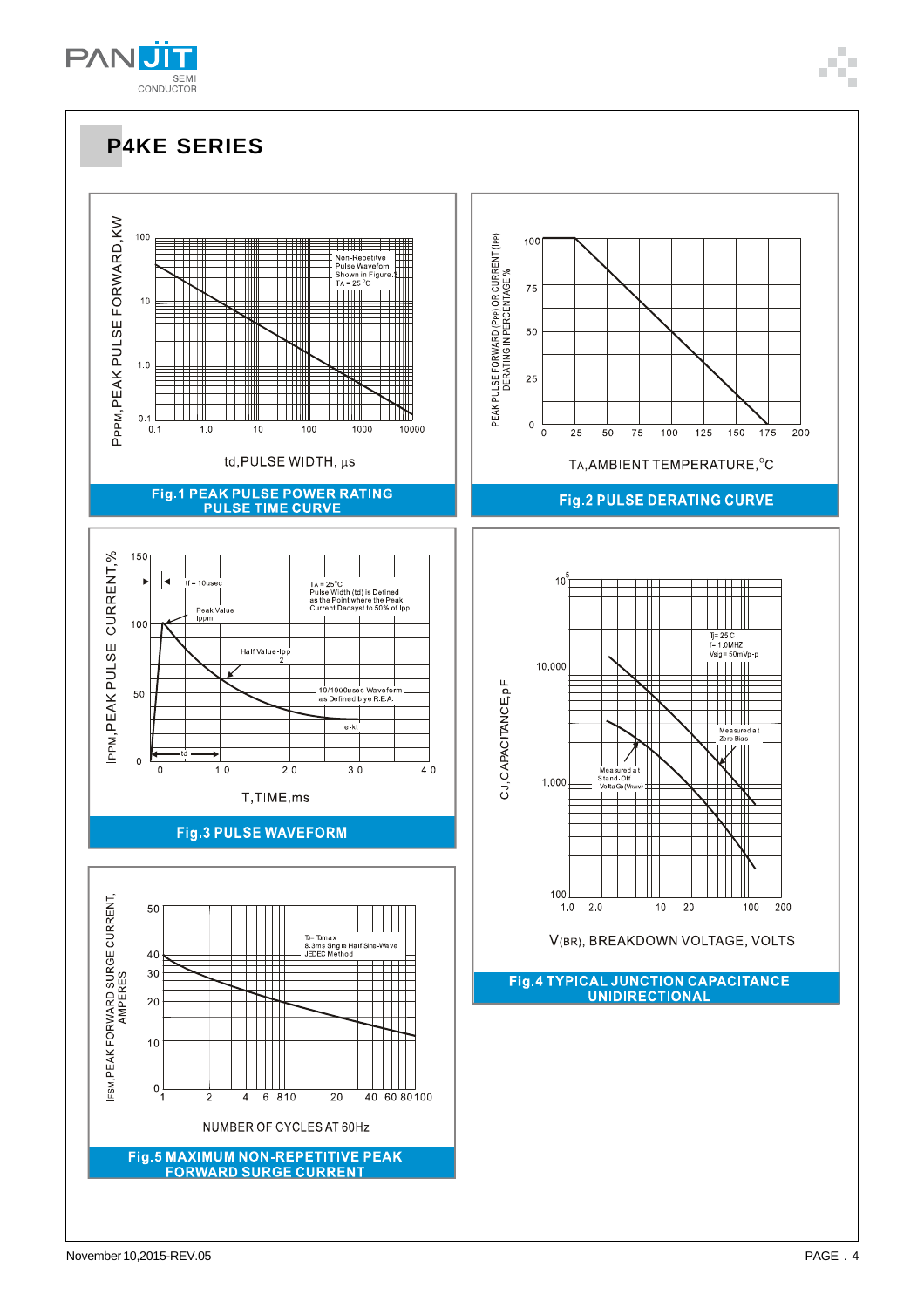

### **Part No\_packing code\_Version**

т

P4KE6.8\_AY\_00001 P4KE6.8\_AY\_10001 P4KE6.8\_B0\_00001 P4KE6.8\_B0\_10001 P4KE6.8\_R2\_00001 P4KE6.8\_R2\_10001

### **For example :**

**RB500V-40\_R2\_00001 Part No.**

**Serial number**  $\overline{\phantom{a}}$ **Version code means HF Packing size code means 13"**

**Packing type means T/R**

|                                                | <b>Version Code XXXXX</b> |                                            |              |                                                      |          |               |
|------------------------------------------------|---------------------------|--------------------------------------------|--------------|------------------------------------------------------|----------|---------------|
| <b>Packing type</b>                            | 1 <sup>st</sup> Code      | <b>Packing size code</b>                   |              | 2 <sup>nd</sup> Code HF or RoHS 1 <sup>st</sup> Code |          | 2nd~5th Code  |
| <b>Tape and Ammunition Box</b><br>(T/B)        | A                         | N/A                                        | 0            | <b>HF</b>                                            | $\bf{0}$ | serial number |
| <b>Tape and Reel</b><br>(T/R)                  | R                         | 7"                                         |              | <b>RoHS</b>                                          | 1        | serial number |
| <b>Bulk Packing</b><br>(B/P)                   | в                         | 13"                                        | $\mathbf{2}$ |                                                      |          |               |
| <b>Tube Packing</b><br>(T/P)                   |                           | 26 <sub>mm</sub>                           | X            |                                                      |          |               |
| <b>Tape and Reel (Right Oriented)</b><br>(TRR) | S                         | 52mm                                       | Υ            |                                                      |          |               |
| <b>Tape and Reel (Left Oriented)</b><br>(TRL)  |                           | <b>PANASERT T/B CATHODE UP</b><br>(PBCU)   | U            |                                                      |          |               |
| <b>FORMING</b>                                 | F                         | <b>PANASERT T/B CATHODE DOWN</b><br>(PBCD) | Đ            |                                                      |          |               |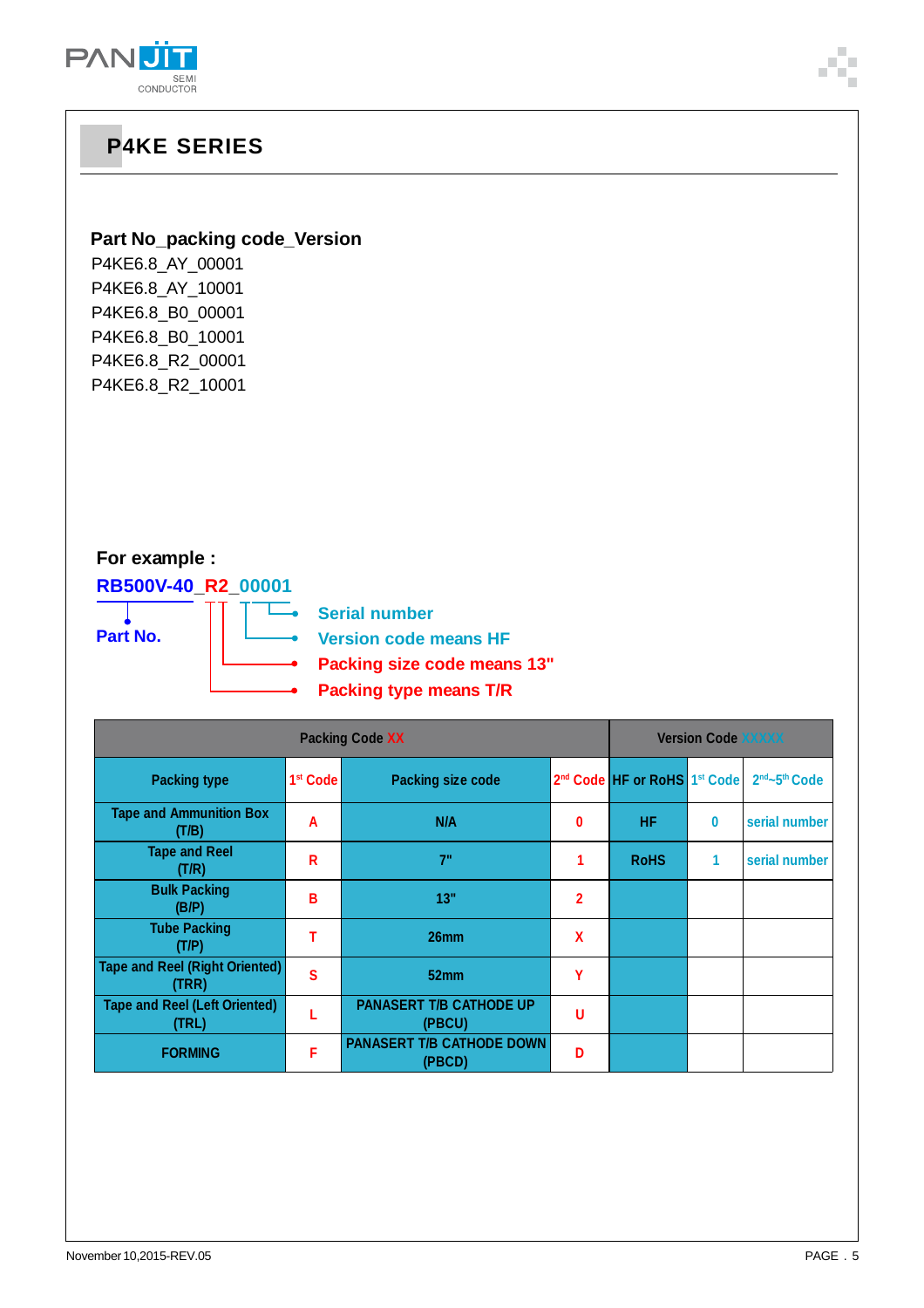

# **Disclaimer**

- Reproducing and modifying information of the document is prohibited without permission from Panjit International Inc..
- Panjit International Inc. reserves the rights to make changes of the content herein the document anytime without notification. Please refer to our website for the latest document.
- Panjit International Inc. disclaims any and all liability arising out of the application or use of any product including damages incidentally and consequentially occurred.
- Panjit International Inc. does not assume any and all implied warranties, including warranties of fitness for particular purpose, non-infringement and merchantability.
- Applications shown on the herein document are examples of standard use and operation. Customers are responsible in comprehending the suitable use in particular applications. Panjit International Inc. makes no representation or warranty that such applications will be suitable for the specified use without further testing or modification.
- The products shown herein are not designed and authorized for equipments requiring high level of reliability or relating to human life and for any applications concerning life-saving or life-sustaining, such as medical instruments, transportation equipment, aerospace machinery et cetera. Customers using or selling these products for use in such applications do so at their own risk and agree to fully indemnify Panjit International Inc. for any damages resulting from such improper use or sale.
- Since Panjit uses lot number as the tracking base, please provide the lot number for tracking when complaining.